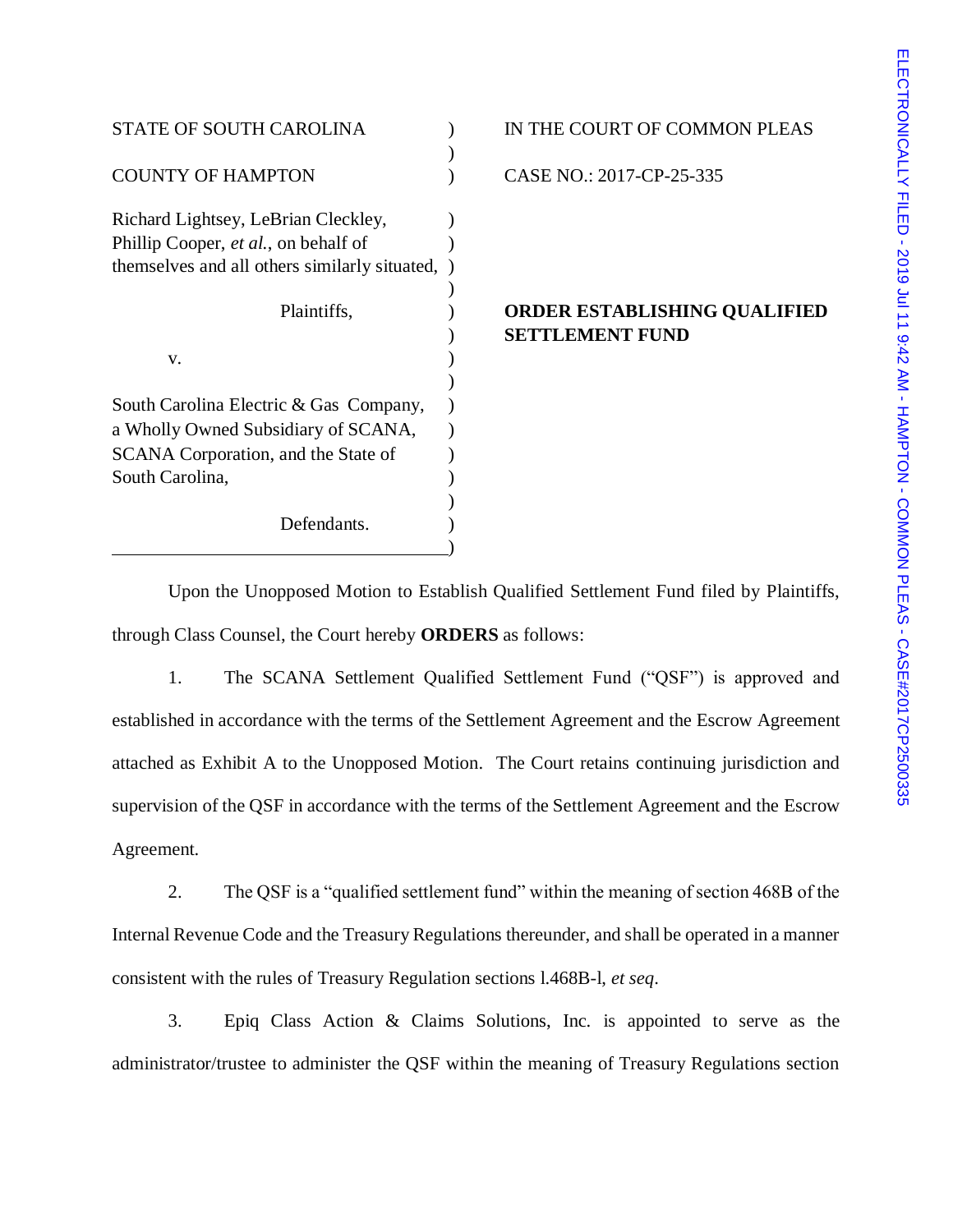1.468B-2(k)(3) and pursuant to the terms, conditions, and restrictions of the Unopposed Motion, the Settlement Agreement, and the Escrow Agreement.

IT IS SO ORDERED.

John C. Hayes, III Presiding Judge

, 2019 Rock Hill, South Carolina